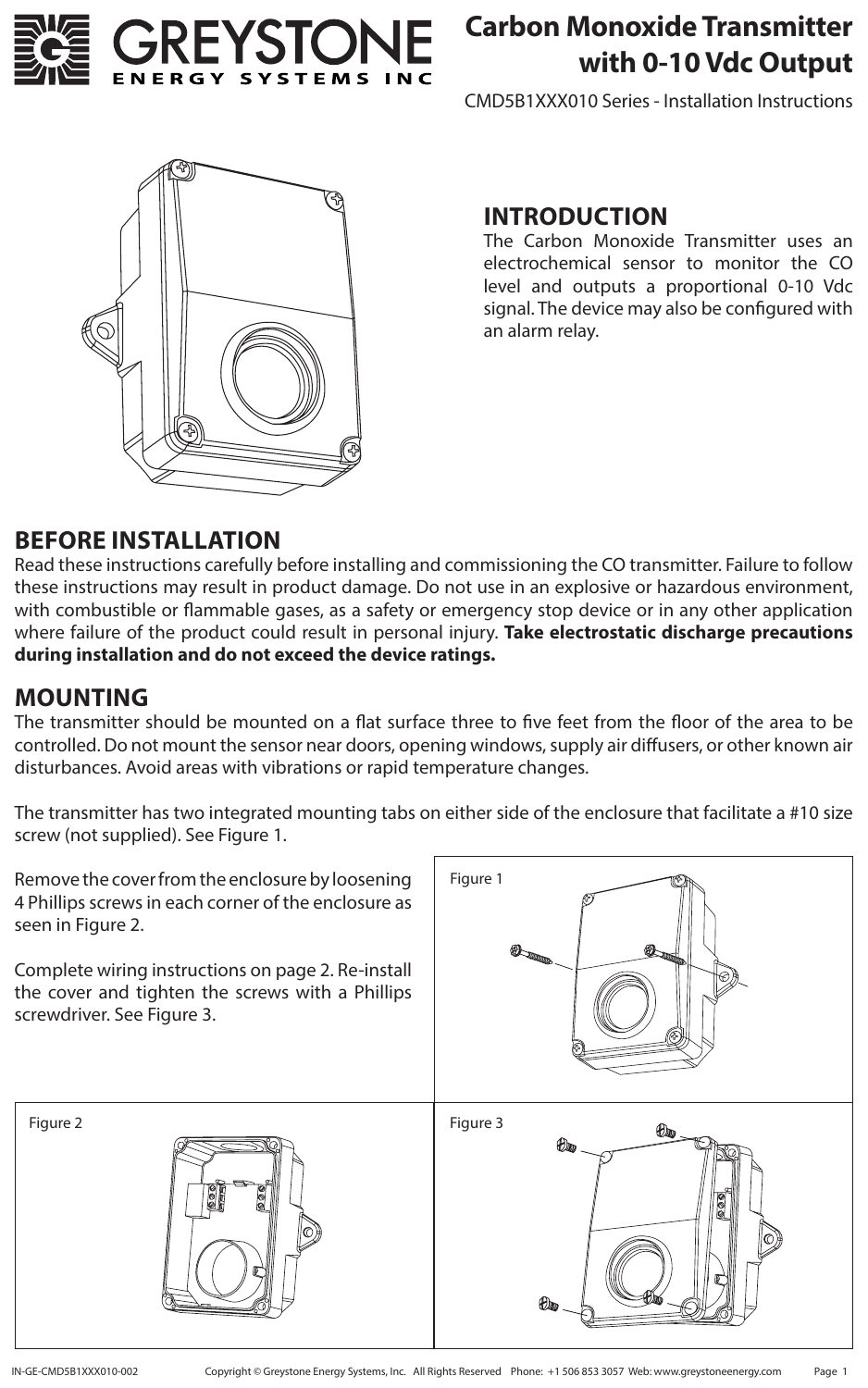### **WIRING**

Use 22 AWG shielded wire for all connections and do not locate the device wires in the same conduit with wiring used to supply inductive loads such as motors. Disconnect the power supply before making any connections to prevent electrical shock or equipment damage. Make all connections in accordance with national and local codes.

Connect either an AC or DC power supply to POWER and COMMON and the 0-10 Vdc signal is available on the OUTPUT terminal with respect to COMMON as shown in Figure 4. The device is reverse voltage protected and will not operate if the power supply is connected backwards.

Ensure the controller Analog Input (AI) matches the transmitter output signal type before power is applied. The output signal has a minimum load that it will drive, follow the ratings in the Specification section or inaccurate readings may result.

If equipped, the relay output is available on the NO, NC and R.COM terminals. The relay R.COM terminal is NOT connected to the signal or power supply COMMON terminal. The relay output is completely isolated and has both Normally Open (NO) and Normally Closed (NC) signals. These signals can be used to directly control alarms, ventilation fans or may be connected to digital inputs of the B.A.S. for status monitoring.



## **OPERATION**

In normal operation the sensor will measure the CO level in the surrounding air and output a proportional value on the 0-10 Vdc output. The CO measurement range is 0-300 ppm. An optional relay can be used to indicate an alarm condition. The trip point for the relay can be programmed to three different settings with an on-board jumper as shown in Figure 5. If the CO level exceeds the trip point then the relay is activated. The relay will remain activated until the CO level drops below the (trip level – hysteresis) where hysteresis is 3% or 9 ppm.



## **START-UP**

Verify that the Carbon Monoxide Transmitter is properly wired according to the wiring diagrams and all connections are tight. Apply power to the device and the sensor will begin reading the CO level and output the analog signal.

# **CALIBRATION**

The transmitter features a simple snap-mount sensor pcb that is pre-calibrated. This means that the entire sensor pcb can simply be replaced with a new calibrated pcb if desired without having to remove the enclosure. This sensor swap requires no tools and can be completed in seconds. Simply disconnect the device wiring, remove the old sensor pcb, snap in the new pcb and reconnect the device power. There is no need to make any adjustments or apply gas to the transmitter using the sensor swap method.

The device may also be calibrated or verified with CO gas if required. This requires a field calibration kit consisting of a bottle of gas (250 ppm CO in air for example), a tank pressure regulator with flow restrictor and the necessary tubing with a calibration cap to cover to the sensor. Calibration can be done at 20-27 °C.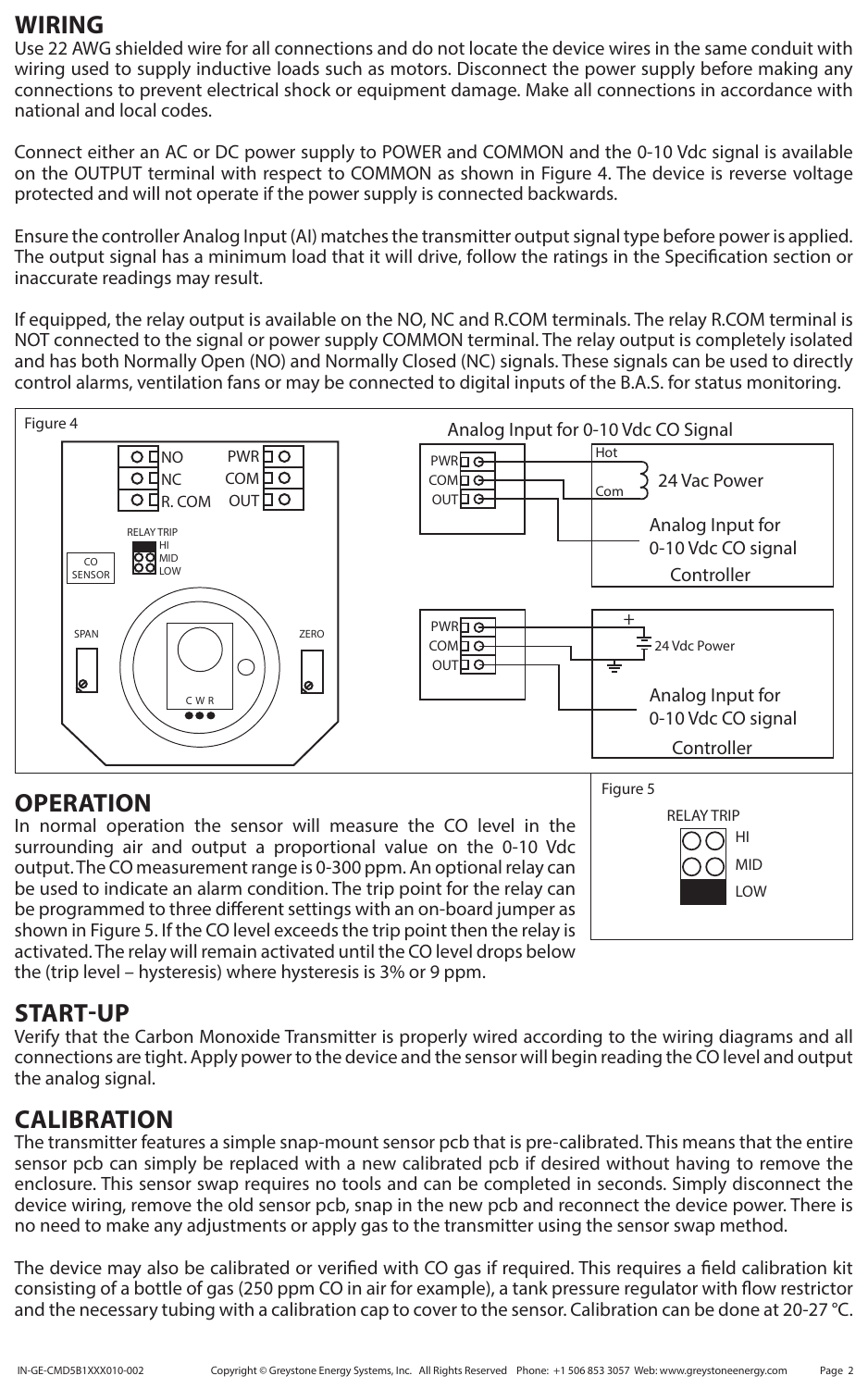Verification with gas can be done without removing the device cover. Simply apply gas using the calibration cap attached directly to the port on the cover as shown in Figure 6 and monitor the output signal.

The device cover must be removed to perform an actual calibration. In this case, the gas calibration cap attaches to the sensor fixture inside the enclosure as shown in Figure 7. The sensor must be continuously powered for at least 1/2 hour prior to calibration. Calibrate the sensor first in clean air with no CO gas present. Simply adjust the ZERO pot on the sensor board until a 0 Vdc output is obtained. For this case, adjust the output slightly above 0 Vdc and then slowly reduce the output signal to 0 Vdc. The output signal may be monitored with a voltmeter connected to the OUTPUT and COMMON terminals.

Then attach the gas supply. Turn the regulator on/off knob fully off and attach it to the 250 ppm gas bottle and firmly tighten it by hand. Moisten the sponge and squeeze out any excess water. Place the sponge in the cap so that it will not touch the sensor but does not plug the hole in the side of the cap. Attach the cap to the fixture over the sensor. Slowly turn the valve knob on the regulator to let the gas begin flowing.



The regulator will restrict the flow rate to the specified 200 ml/min and the sponge will ensure the gas is in the right humidity range. Wait for 5 minutes and then adjust the SPAN pot on the sensor board until the output reads 250 ppm. For the 0-300 ppm device span, 250 ppm would equal 8.33 Vdc. Close the valve on the tank and take the cap off from the sensor. Calibration is complete.

If the gas cap is too loose on the fixtures, simply place a wrap of electrical tape around the cap to tighten it.

## **DIMENSIONS**